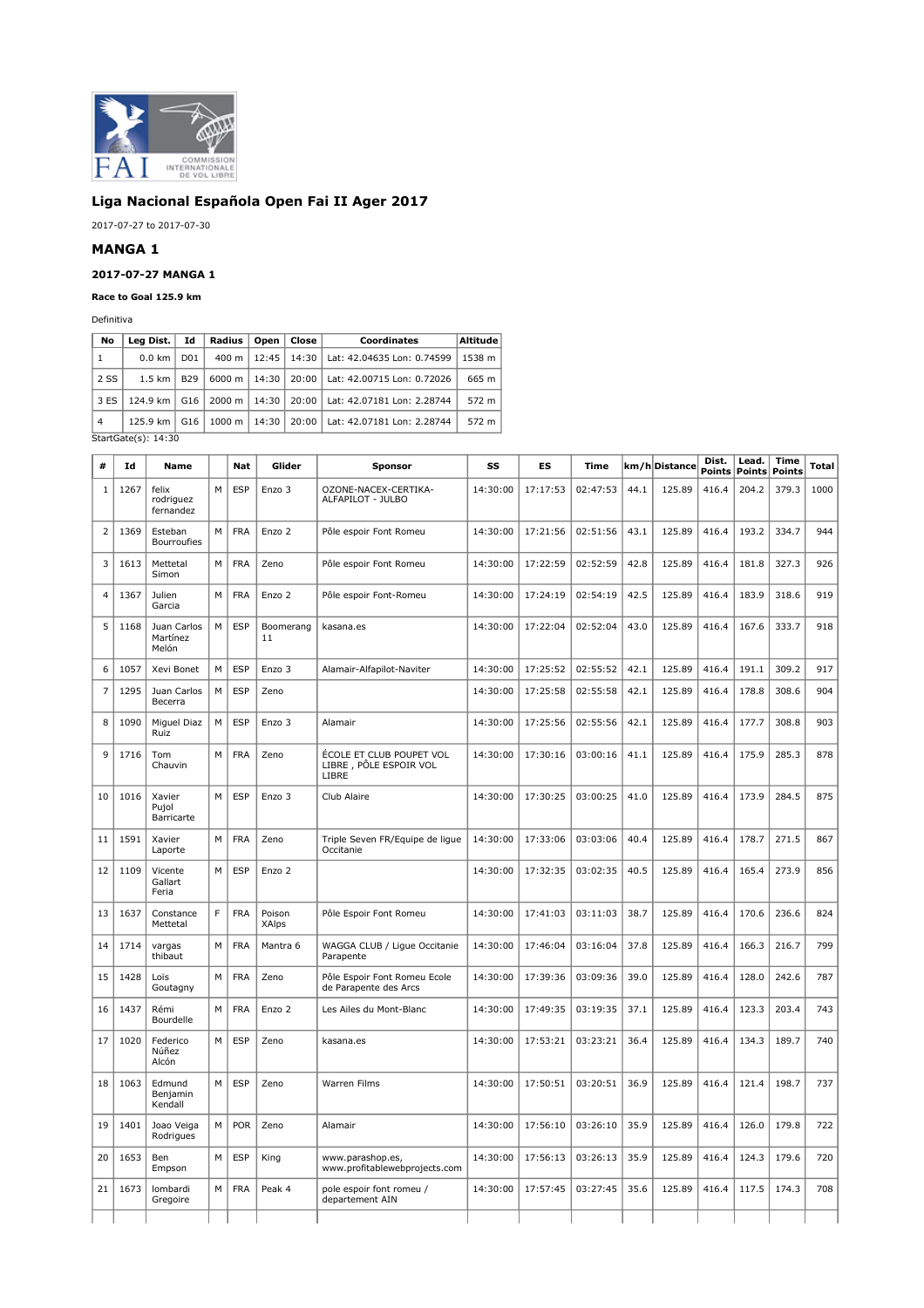| #  | Id   | <b>Name</b>                                |   | Nat        | Glider                        | Sponsor                                                                      | SS       | ES       | Time     |      | km/h Distance | Dist.<br>Points | Lead.<br>Points Points | Time  | <b>Total</b> |
|----|------|--------------------------------------------|---|------------|-------------------------------|------------------------------------------------------------------------------|----------|----------|----------|------|---------------|-----------------|------------------------|-------|--------------|
| 22 | 1009 | Andres<br>francisco<br>SANCHEZ<br>MARTINEZ | М | <b>ESP</b> | Zeno                          | aerofly.es                                                                   | 14:30:00 | 18:03:01 | 03:33:01 | 34.7 | 125.89        | 416.4           | 120.9                  | 156.7 | 694          |
| 22 | 1259 | Enric<br>Moyés Valls                       | М | <b>ESP</b> | Artik 4                       |                                                                              | 14:30:00 | 18:02:52 | 03:32:52 | 34.8 | 125.89        | 416.4           | 120.0                  | 157.2 | 694          |
| 24 | 1076 | Paco<br>Navarro<br>González                | М | <b>ESP</b> | Zeno                          |                                                                              | 14:30:00 | 17:59:43 | 03:29:43 | 35.3 | 125.89        | 416.4           | 101.6                  | 167.7 | 686          |
| 25 | 1102 | Miguel<br>Villarta                         | M | <b>ESP</b> | Cayenne 5                     |                                                                              | 14:30:00 | 18:07:52 | 03:37:52 | 34.0 | 125.89        | 416.4           | 124.9                  | 141.0 | 682          |
| 26 | 1043 | Luis Pol<br>Bernal                         | М | <b>ESP</b> | Artik 4                       | Niviuk                                                                       | 14:30:00 | 18:07:09 | 03:37:09 | 34.1 | 125.89        | 416.4           | 109.3                  | 143.3 | 669          |
| 27 | 1614 | Nury<br>Valentin                           | М | <b>FRA</b> | Zeno                          | Pôle espoir - H3D - conseil<br>général de l'Ain                              | 14:30:00 | 18:00:03 | 03:30:03 | 35.2 | 125.89        | 416.4           | 82.0                   | 166.5 | 665          |
| 28 | 1096 | Juan<br>MAIZA                              | M | <b>ESP</b> | Cayenne 5                     | SKYWALK- Federacion VASCA                                                    | 14:30:00 | 18:13:48 | 03:43:48 | 33.1 | 125.89        | 416.4           | 119.0                  | 122.5 | 658          |
| 29 | 1815 | Andy Tallia                                | М | <b>FRA</b> | King                          | 777, Valmeinier                                                              | 14:30:00 | 18:07:11 | 03:37:11 | 34.1 | 125.89        | 416.4           | 78.7                   | 143.2 | 638          |
| 30 | 1081 | Larry Pino<br>Mandry                       | М | <b>ESP</b> | Zeno                          | Alfapilot                                                                    | 14:30:00 | 18:11:20 | 03:41:20 | 33.4 | 125.89        | 416.4           | 75.1                   | 130.1 | 622          |
| 31 | 1112 | Javi<br>Canudas<br>Osuna                   | М | <b>ESP</b> | Boomerang<br>GTO              | www.mallorcaparapente.es                                                     | 14:30:00 | 18:27:52 | 03:57:52 | 31.1 | 125.89        | 416.4           | 92.3                   | 81.0  | 590          |
| 32 | 1801 | Yoann DE<br>PETRIS                         | М | <b>FRA</b> | Delta <sub>2</sub>            |                                                                              | 14:30:00 | 18:32:05 | 04:02:05 | 30.6 | 125.89        | 416.4           | 91.0                   | 69.2  | 577          |
| 33 | 1809 | Adria Grau<br>Alvarez                      | М | <b>ESP</b> | Artik 4                       |                                                                              | 14:30:00 | 18:24:11 | 03:54:11 | 31.6 | 125.89        | 416.4           | 47.3                   | 91.6  | 555          |
| 34 | 1047 | Roger<br>Pifarré<br>Abad                   | M | <b>ESP</b> | Zeno                          | Åger Aventura't                                                              | 14:30:00 |          |          |      | 114.33        | 378.2           | 163.6                  |       | 542          |
| 35 | 1052 | Vallès Milla<br>Pere                       | M | <b>ESP</b> | Boomerang<br>GTO <sub>2</sub> |                                                                              | 14:30:00 |          |          |      | 107.54        | 355.7           | 76.6                   |       | 432          |
| 36 | 1136 | Jesus<br>Torres<br>Gomez                   | M | <b>ESP</b> | Delta <sub>2</sub>            |                                                                              | 14:30:00 |          |          |      | 99.51         | 329.2           | 30.8                   |       | 360          |
| 37 | 1814 | William<br>Voisin                          | M | <b>FRA</b> | Cayenne 5                     | AXXIS PARAPENTE /<br>PARAPENTE SHOP / FROID<br>PICQUETTE / #directdanslejoin | 14:30:00 |          |          |      | 75.30         | 249.1           | 54.2                   |       | 303          |
| 38 | 1105 | Sergio<br>Alcaraz<br>Pérez                 | M | <b>ESP</b> | Artik 3                       |                                                                              | 14:30:00 |          |          |      | 79.58         | 263.2           | 20.5                   |       | 284          |
| 39 | 1698 | Patrice<br>Mollie                          | М | <b>FRA</b> | Sigma 9                       |                                                                              | 14:30:00 |          |          |      | 67.97         | 224.8           | 3.9                    |       | 229          |
| 40 | 1621 | <b>SALVADOR</b><br><b>RIPOLL</b><br>DÍAZ   | M | <b>ESP</b> | Zeno                          |                                                                              | 14:30:00 |          |          |      | 54.67         | 180.9           |                        |       | 181          |
| 41 | 1364 | Carlos<br>Palacios<br>Aguedo               | М | ESP        | Peak 4                        | Aerofly                                                                      | 14:30:00 |          |          |      | 53.74         | 177.8           |                        |       | 178          |
| 42 | 1358 | Gabriel<br>Cañada<br>Estébanez             | М | <b>ESP</b> | Bali 2                        | Windtech Paragliders                                                         | 14:30:00 |          |          |      | 52.83         | 174.7           |                        |       | 175          |
| 43 | 1165 | Pablo<br>Puertes<br>López                  | М | <b>ESP</b> | Sigma 9                       |                                                                              | 14:30:00 |          |          |      | 49.82         | 164.8           |                        |       | 165          |
| 44 | 1041 | Maite<br>Moreno<br>Benito                  | F | <b>ESP</b> | Spice                         | Alfapilot                                                                    | 14:30:00 |          |          |      | 47.49         | 157.1           |                        |       | 157          |
| 45 | 1261 | Albert Pol<br>Font                         | М | ESP        | Ikuma                         |                                                                              | 14:30:00 |          |          |      | 44.35         | 146.7           |                        |       | 147          |
| 45 | 1115 | Hans-<br>Dieter<br>Keckstein               | М | GER        | Artik 4                       |                                                                              | 14:30:00 |          |          |      | 44.50         | 147.2           |                        |       | 147          |
| 47 | 1071 | Juan Luis<br>Morales<br>Gómez              | м | ESP        | Triton                        |                                                                              | 14:30:00 |          |          |      | 40.63         | 134.4           |                        |       | 134          |
| 48 | 1695 | <b>JEAN</b><br>PHILIPPE<br><b>BLAISE</b>   | М | <b>FRA</b> | Alpina 2                      |                                                                              | 14:30:00 |          |          |      | 38.48         | 127.3           |                        |       | 127          |
| 49 | 1116 | diego odetti                               | М | ESP        | Trango<br>XC3                 | Odetti jardins                                                               | 14:30:00 |          |          |      | 31.32         | 103.6           |                        |       | 104          |
| 50 | 1182 | Alex<br>Oruesagasti<br>Diez                | М | <b>ESP</b> | Sigma 10                      |                                                                              | 14:30:00 |          |          |      | 28.07         | 92.8            |                        |       | 93           |
| 51 | 1728 | Alain<br>Barrau                            | М | <b>FRA</b> | Artik 2                       |                                                                              | 14:30:00 |          |          |      | 5.62          | 18.6            |                        |       | 19           |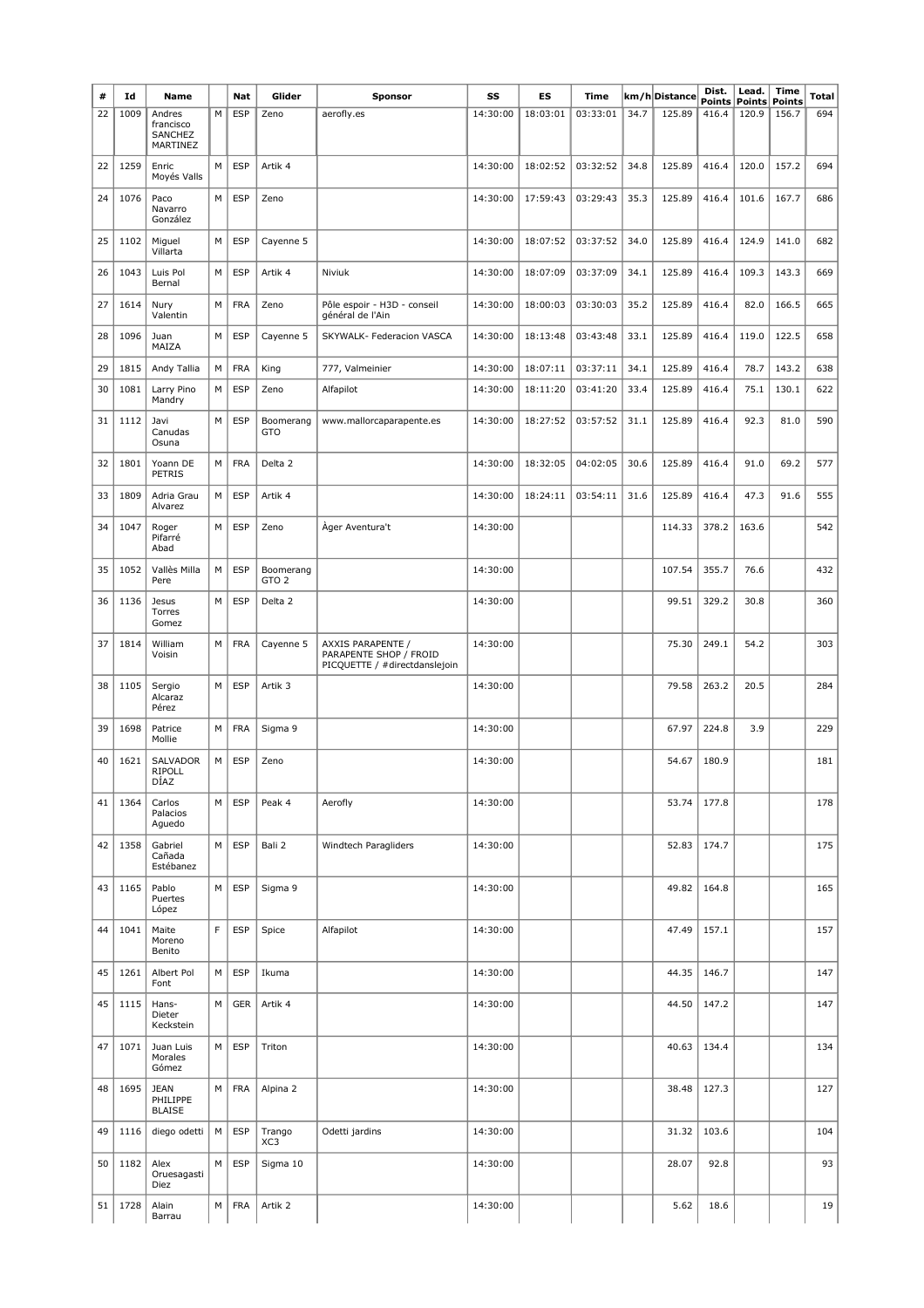| #  | Id   | <b>Name</b>                          |   | <b>Nat</b> | Glider                  | <b>Sponsor</b>                      | SS       | ES | <b>Time</b> | km/hDistance | Dist. | Lead. | Time<br>Points Points Points | <b>Total</b> |
|----|------|--------------------------------------|---|------------|-------------------------|-------------------------------------|----------|----|-------------|--------------|-------|-------|------------------------------|--------------|
| 52 | 1066 | Rodolfo<br>Pérez<br>Leunda           | M | ESP        | Cayenne 5               | SKYWALK+Basque Country              | 14:30:00 |    |             | 5.57         | 18.4  |       |                              | 18           |
| 53 | 1083 | Alvaro<br>Castellano<br>Molina       | M | <b>ESP</b> | Zeno                    | YOMISMO                             | 14:30:00 |    |             | 4.13         | 13.7  |       |                              | 14           |
| 54 | 1132 | Josep Altés<br>Solé                  | M | <b>ESP</b> | Artik 4                 |                                     |          |    |             | 4.00         | 13.2  |       |                              | 13           |
| 54 | 1424 | Michel<br>VIGNOT                     | M | <b>FRA</b> | Sigma 9                 | Team PIDF                           |          |    |             | 4.00         | 13.2  |       |                              | 13           |
| 54 | 1117 | Mario<br>Arque<br>Domingo            | M | ESP        | Zeno                    | revista Parapente / Perfils         |          |    |             | 4.00         | 13.2  |       |                              | 13           |
| 54 | 1006 | José Javier<br>Álvarez<br>Castillejo | M | <b>ESP</b> | Zeno                    | Alamair                             |          |    |             | 4.00         | 13.2  |       |                              | 13           |
| 54 | 1093 | javier<br>gomez de<br>segura         | M | <b>ESP</b> | Sigma 8                 |                                     |          |    |             | 4.00         | 13.2  |       |                              | 13           |
| 54 | 1177 | Jordi Farré<br>Hernández             | M | ESP        | Peak 4                  | Strip Air                           |          |    |             | 4.00         | 13.2  |       |                              | 13           |
| 54 | 1513 | Xavier<br>Caparrós<br>Bausa          | M | ESP        | Queen                   |                                     |          |    |             | 4.00         | 13.2  |       |                              | 13           |
| 54 | 1309 | Roman<br>Olyukhnych                  | M | ESP        | Icepeak 7<br><b>PRO</b> | APCO                                | 14:30:00 |    |             | 4.00         | 13.2  |       |                              | 13           |
| 54 | 1044 | Ignasi Pons<br>Guasch                | M | <b>ESP</b> | Artik 4                 |                                     |          |    |             | 4.00         | 13.2  |       |                              | 13           |
| 54 | 1078 | Ivan Castro<br>Villate               | M | ESP        | Mantra 6                |                                     | 14:30:00 |    |             | 4.00         | 13.2  |       |                              | 13           |
| 64 | 1771 | Alix Boudon                          | M | <b>FRA</b> | Enzo 2                  | Equipe de lique Occitanie           | 14:30:00 |    |             | 114.71       | 379.4 | 67.2  |                              | $\mathbf 0$  |
| 64 | 1111 | arcadio<br>carbo                     | M | <b>ESP</b> | Rook                    |                                     |          |    |             | <b>DNF</b>   | 0.0   |       |                              | $\mathbf 0$  |
| 64 | 1084 | Jordi<br>Masanés<br>Mateos           | M | <b>ESP</b> | Delta 3                 | Viatges Masanés /<br>www.alioth.cat |          |    |             | <b>DNF</b>   | 0.0   |       |                              | $\mathbf 0$  |

#### **Notes**

| Td   | Name                      | Note |  |  |
|------|---------------------------|------|--|--|
|      | 1084 Jordi Masanés Mateos |      |  |  |
| 1111 | arcadio carbo             |      |  |  |

## **Penalties**

*Note: % penalty is used to calc penalty as a % of total score. Both types can be combined. None affect the scoring of other pilots.*

| Id | Name           | $\frac{1}{2}$<br>penalty | points<br>penalty | Reason                                                                                                                                   |
|----|----------------|--------------------------|-------------------|------------------------------------------------------------------------------------------------------------------------------------------|
|    | Alix<br>Boudon | 100%                     |                   | LA MISMA SIN INTENTAR MANIOBRA ALGUNA PARA PERDER LA<br><b>/ RENEFICIARSE DE L</b><br>I IMITF<br>: AI TURA<br>SUPERAR I<br><b>ALTURA</b> |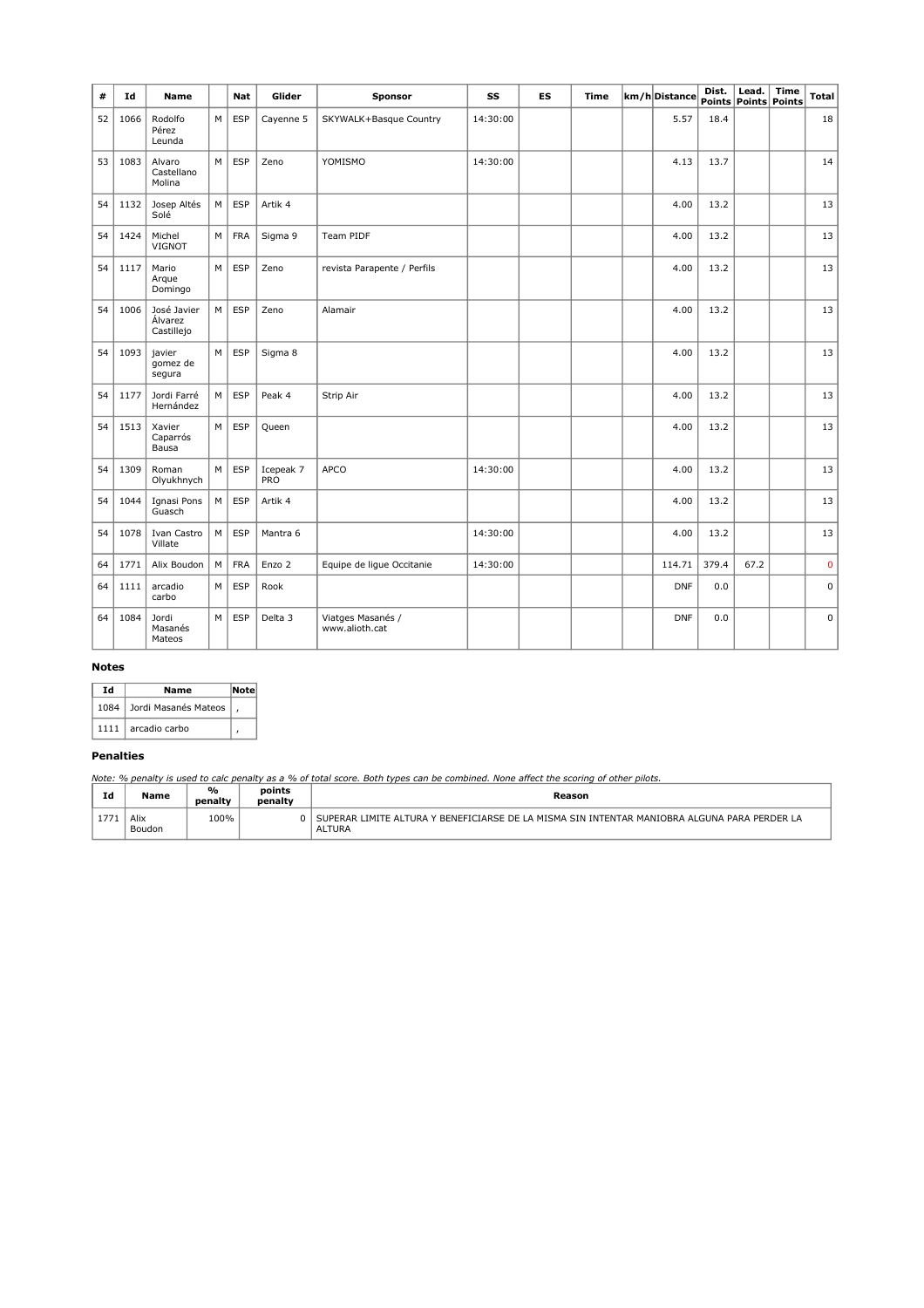## **Pilots absent from task (ABS)**

| Ιd   | Name                   |
|------|------------------------|
| 1012 | Xabier Gonzalez Ruiz   |
| 1032 | Mateu Bendicho         |
| 1054 | Sergi Claret           |
| 1056 | Carlos Madrueño Sicart |
| 1113 | Jose Manuel sorli rico |

**Pilots not yet processed (NYP)**

**Id Name**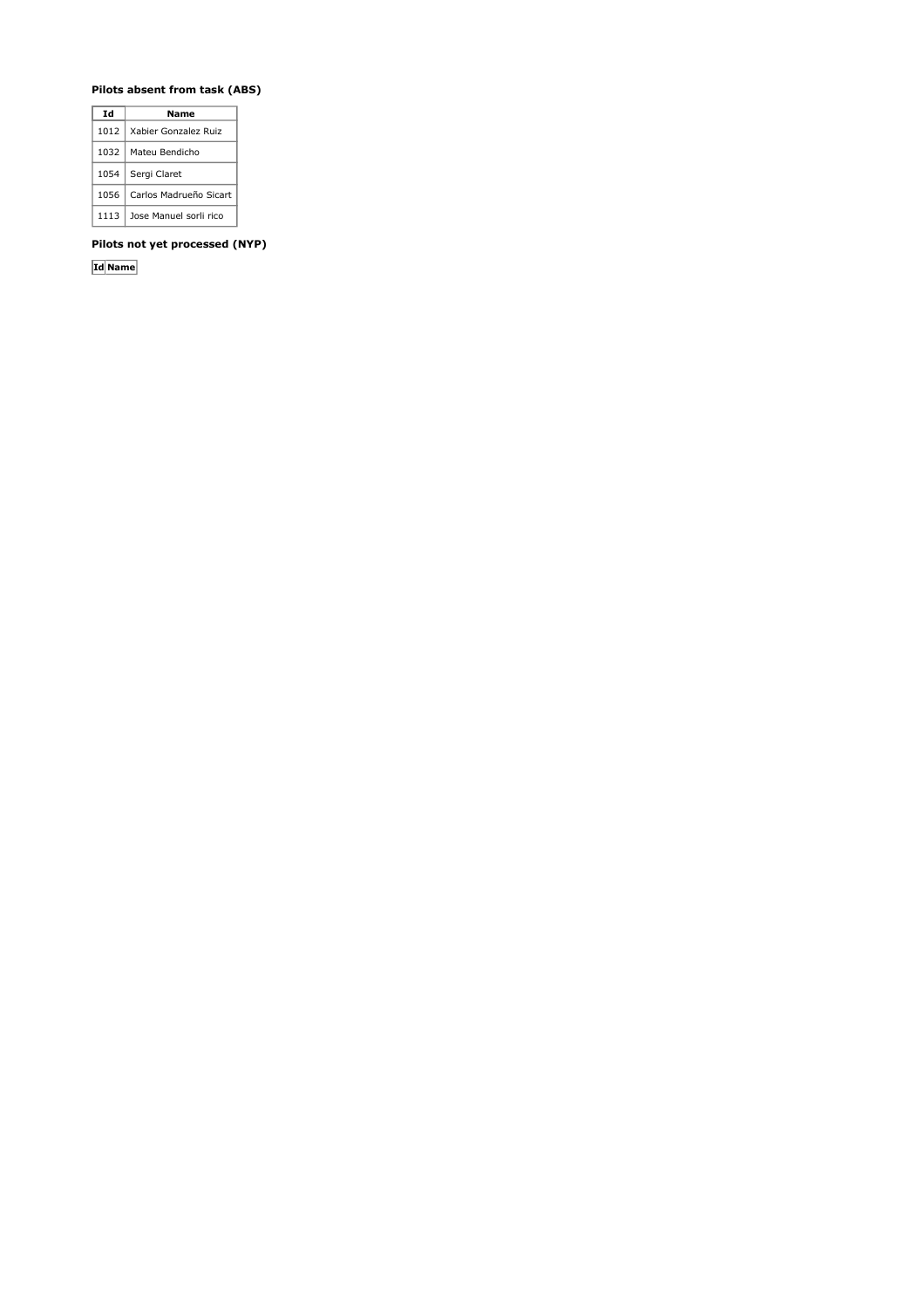#### **Task statistics**

| param                           | value                     |
|---------------------------------|---------------------------|
| ss distance                     | 123.363                   |
| task_distance                   | 125.89                    |
| launch_to_ess_distance          | 124.893                   |
| no_of_pilots_present            | 66                        |
| no_of_pilots_flying             | 64                        |
| no_of_pilots_lo                 | 31                        |
| no_of_pilots_reaching_nom_dist  | 51                        |
| no_of_pilots_reaching_es        | 33                        |
| no_of_pilots_reaching_goal      | 33                        |
| sum_flown_distance              | 5331.096                  |
| best_dist                       | 125.89                    |
| best_time                       | 2.79805555555556          |
| worst_time                      | 4.034722222222222         |
| no_of_pilots_in_competition     | 71                        |
| no_of_pilots_landed_before_stop | 0                         |
| sum_dist_over_min               | 5098.55                   |
| sum_real_dist_over_min          | 5098.55                   |
| sum_flown_distances             | 5331.096                  |
| best_real_dist                  | 125.89                    |
| last_start_time                 | 2017-07-27T14:30:00+02:00 |
| first_start_time                | 2017-07-27T14:30:00+02:00 |
| first_finish_time               | 2017-07-27T17:17:53+02:00 |
| max_time_to_get_time_points     | 4.47079449381088          |
| no_of_pilots_with_time_points   | 33                        |
| goalratio                       | 0.515625                  |
| arrival_weight                  | 0                         |
| departure_weight                | 0                         |
| leading_weight                  | 0.204243514442444         |
| time_weight                     | 0.379309383964539         |
| distance_weight                 | 0.416447101593018         |
| smallest_leading_coefficient    | 1.87891227883291          |
| available_points_distance       | 416.447101593018          |
| available_points_time           | 379.309383964539          |
| available_points_departure      | 0                         |
| available_points_leading        | 204.243514442444          |
| available_points_arrival        | 0                         |
| time_validity                   | 1                         |
| launch_validity                 | 1                         |
| distance_validity               | 1                         |
| stop_validity                   | 1                         |
| day_quality                     | 1                         |
| ftv_day_validity                | 1                         |
| time_points_stop_correction     | 0                         |

## **Scoring formula settings**

| param      | value   |
|------------|---------|
| id         | GAP2016 |
| min dist   | 4       |
| nom dist   | 25      |
| nom time   |         |
| nom launch | 0.96    |
| nom_goal   | ŋ       |
|            |         |